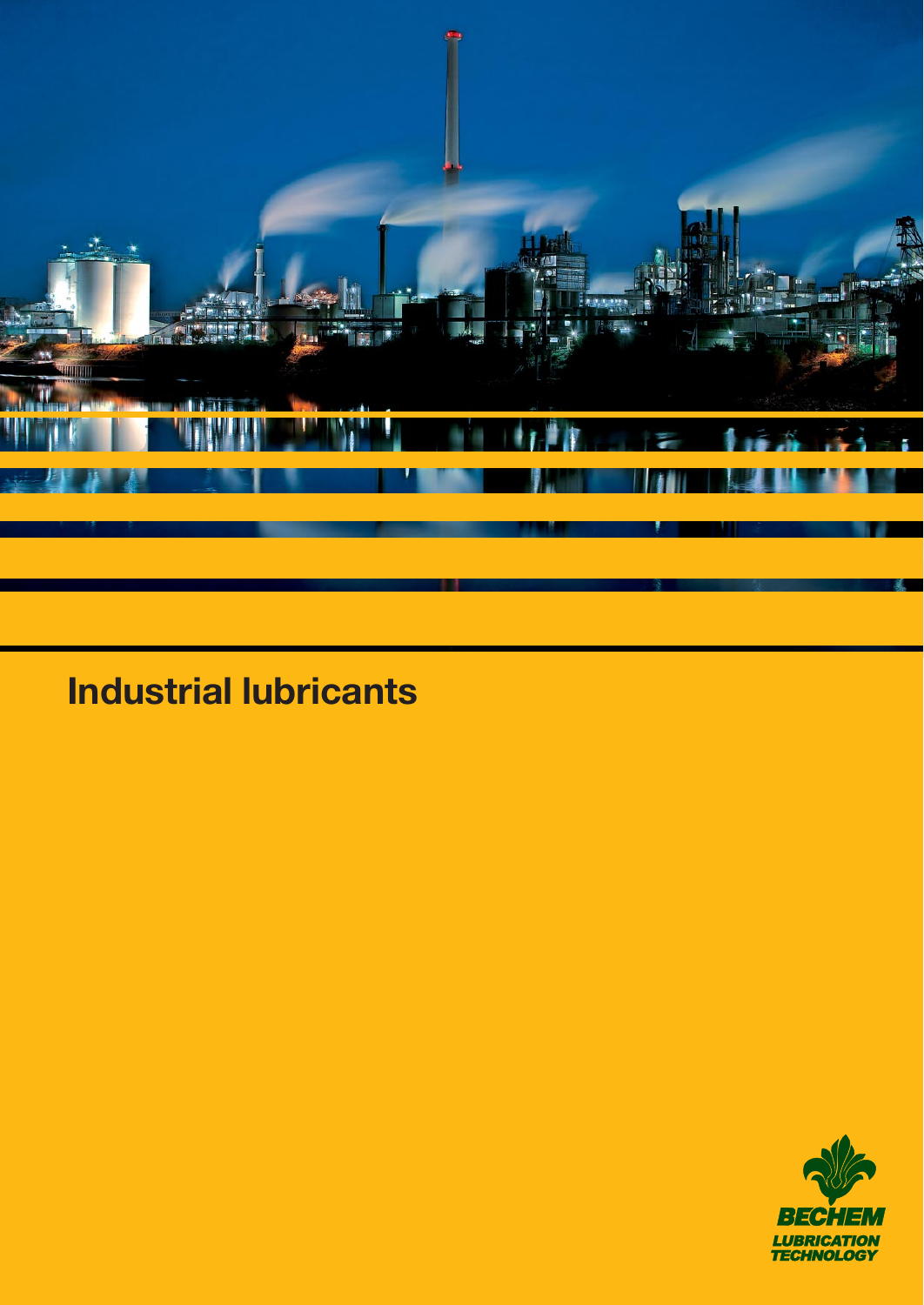

# **Special lubricants for all industrial applications**

The machines and equipment in industry are often exposed to extreme conditions. Besides dust, humidity and high variations in temperature also very high and/or shock loads must be coped with. For these applications BECHEM offers an extensive range of especially tailored high performance lubricants.

# **Make »special«**

Already Leonardi da Vinci was aware of the importance of lubrication. He was the first to realise the scope of tribology, i.e. the interaction of friction, wear and lubrication, and to benefit from its possibilities for his inventions. Unfortunately he reached his limits. A problem which still today occupies design engineers and developers and BECHEM has accepted the challenge to find a smooth solution.

Who today builds a house, goes on holiday by car or travels around the world by plane will automatically be accompanied by BECHEM. Since without our special industrial lubricants neither cement could be manufactured, nor cars could be produced, nor airports could be built. Thanks to our special solutions in the field of industrial lubricants all this and even more will become possible.

Thus BECHEM considerably contributes to the creation and maintenance of people's quality of life all over the world.



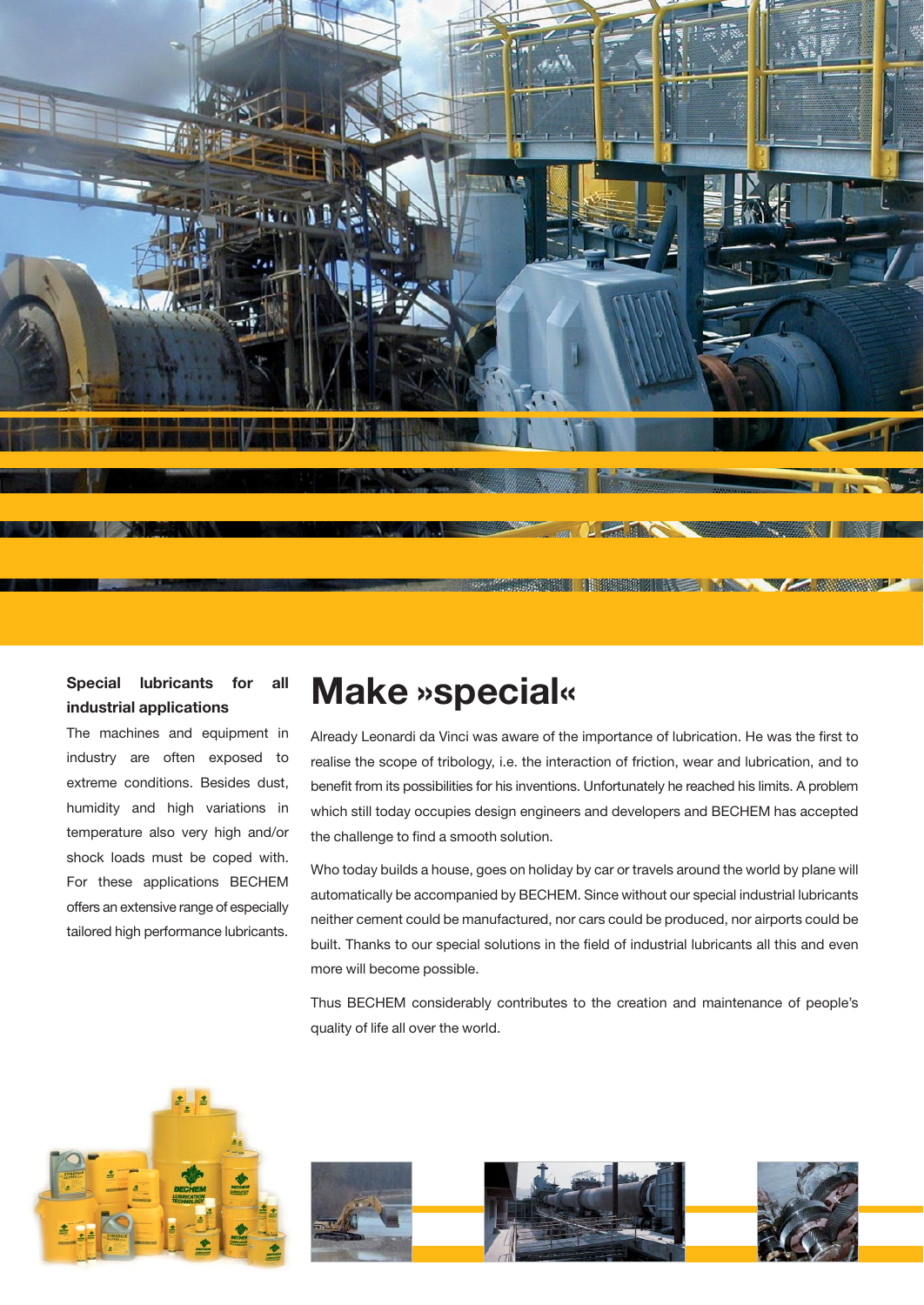

#### **High performance multipurpose greases**

Main application of our extensive product range of high performance multipurpose greases is the lubrication of roller and plain bearings in all industrial areas over a wide temperature range.

#### **Heavy duty and high temperature lubricants**

For applications with special requirements regarding wear protection and load carrying capacity, thermal resistance or corrosion protection and media resistance tailor made BECHEM lubricants are available.

#### **Hydraulic oils**

For all types of hydraulics with high mechanic and dynamic loads BECHEM offers the suitable hydraulic oil. Main emphasis is put on the requirements to aging resistance in connection with optimal environmental compatibility.

#### **Gear lubricants**

With a series of new gear lubricants based on mineral or synthetic base oils BECHEM meets the demand for long lifetime of the gears and the lubricant as well as reduction of power loss in gears.

#### **Open gear lubricants**

Extreme requirements to open gears are reliably handled by the various ranges of BECHEM adhesive lubricants. In combination with complete technical service they allow a reduction of repair costs and down time as well as a reduction of lubricant costs by lower consumption.

#### **Biodegradable lubricants**

Besides economic aspects today environmental protection is of utmost importance. BECHEM meets these requirements and offers a complete programme of environmentally safe lubricants.